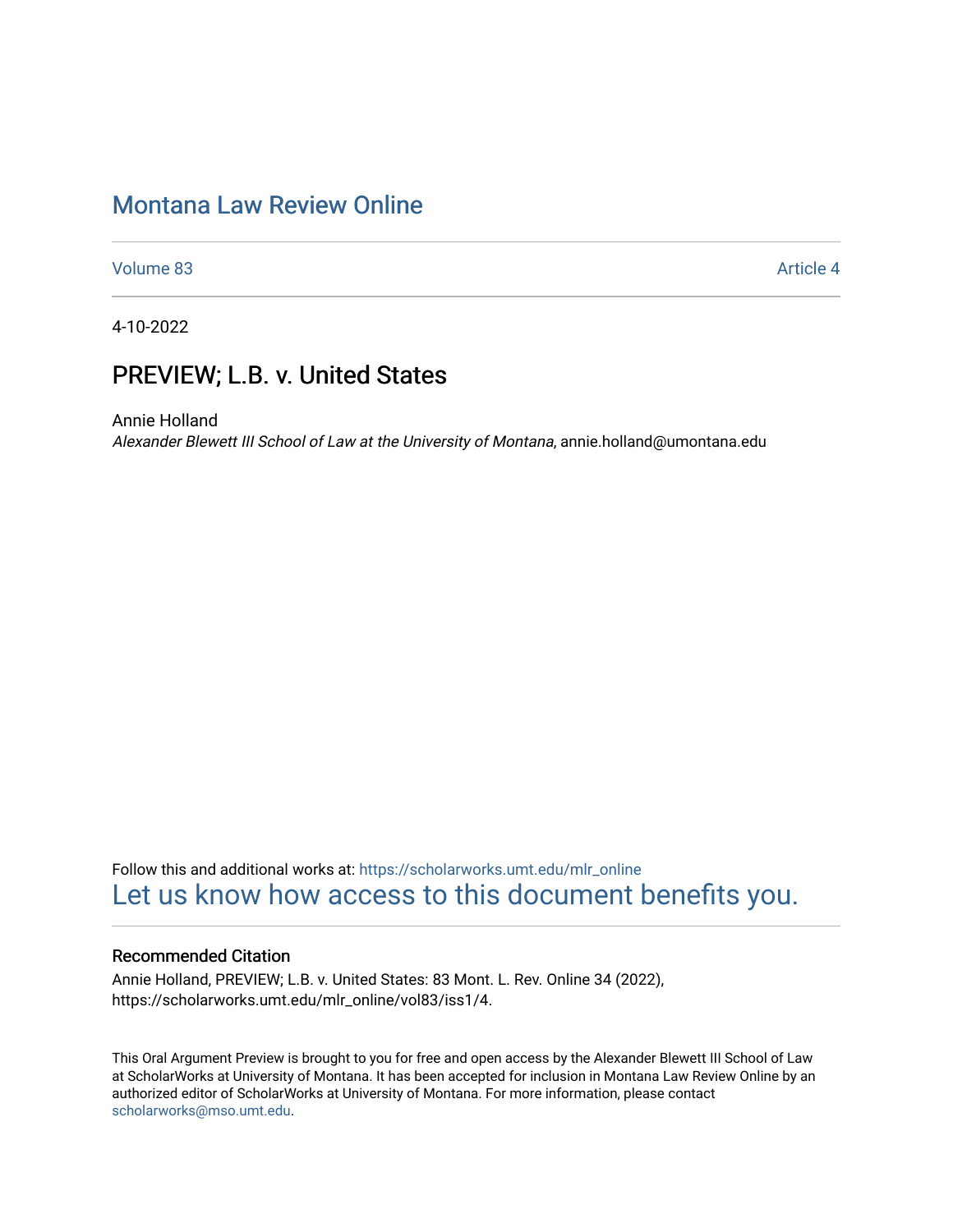#### **PREVIEW; L.B. v. United States**

# **Annie Holland \***

The Montana Supreme Court will hear oral argument in *L.B. v. United States*<sup>1</sup> on Friday, April 15, 2022, at 9:30 a.m. at the Dennison Theater in Missoula, Montana. Timothy M. Bechtold and John Heenan are expected to appear on behalf of Appellant L.B. Timothy A. Tatarka, Assistant U.S. Attorney, is expected to appear on behalf of Appellee the United States of America.

### **I. INTRODUCTION**

The issue certified to the Montana Supreme Court by the United States Court of Appeals for the Ninth Circuit in *L.B. v. United States* is whether, under Montana law, a law enforcement officer acts within the course and scope of their employment when they use their authority as an on-duty police officer to sexually assault members of the public.

This certifying question provides the Court the opportunity to distinguish its opinion in *Maguire v. State*, 2 finding that a Montana Development Center employee's sexual assault of an intellectually disabled patient was outside the scope of his ordinary employment,<sup>3</sup> from a situation in which law enforcement officers use their power and authority to sexually assault citizens. 4

# **II. FACTUAL AND PROCEDURAL BACKGROUND**

#### *A. Factual Background*

On October 30, 2015, L.B. and her mother left the boundaries of the Northern Cheyenne Reservation in Lame Deer, Montana, to get alcoholic beverages. <sup>5</sup> Northern Cheyenne Criminal Code prohibits Tribal members from possessing and consuming alcohol within the bounds of the

<sup>\*</sup> J.D. Candidate, Alexander Blewett III School of Law at the University of Montana, Class of 2023.

<sup>1</sup> 8 F.4th 868, 869 (9th Cir. 2021), *certified question accepted sub nom.* 495 P.3d 424 (Mont. 2021).

<sup>2</sup> 835 P.2d 755, 757 (Mont. 1992).

<sup>3</sup> *Id.*

<sup>4</sup> Appellant's Reply Brief at 3, *L.B. v. United States*, No. 20-35514 (9th Cir. Dec. 4, 2020) (citing *Maguire*, 835 P.2d at 755).

<sup>5</sup> *L.B.*, 8 F.4th at 869.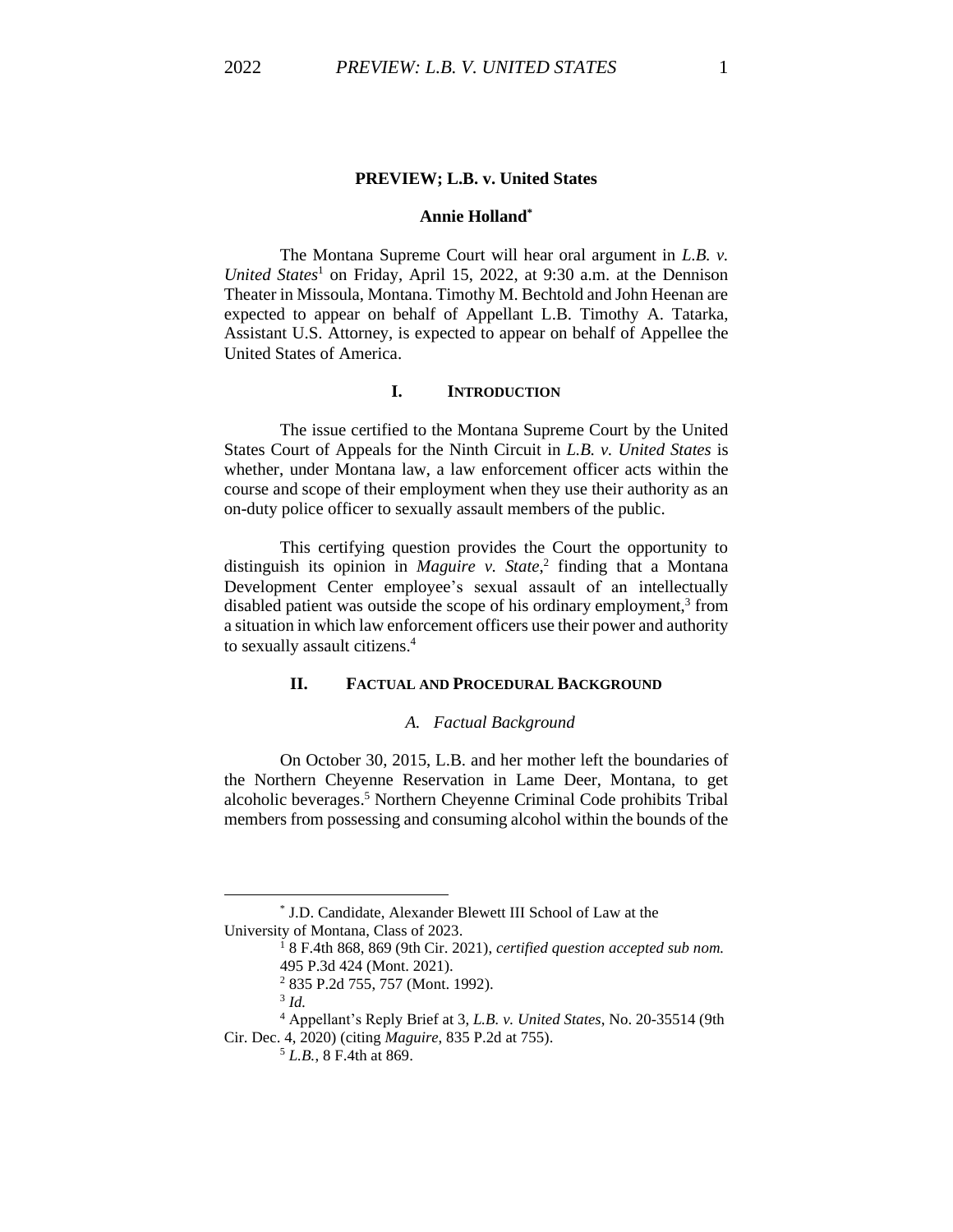Reservation.<sup>6</sup> Upon returning to the Reservation and under the influence of intoxicating beverages, L.B.'s mother decided to take the truck "for a drive."<sup>7</sup> L.B. reported her mother to the police, and on-duty, uniformed Bureau of Indian Affairs (BIA) Officer Dana Bullcoming responded to L.B.'s call. $8$ 

After locating L.B.'s mother, Bullcoming drove to L.B.'s residence.<sup>9</sup> L.B. asserts that Bullcoming broke into her home while she and her children slept.<sup>10</sup> The United States asserts that Bullcoming entered the home with L.B.'s permission.<sup>11</sup> L.B. volunteered to Bullcoming that she consumed "a couple drinks that evening, including a half of beer at her residence" and that "her children were asleep" after Bullcoming asked L.B. if she was alone at her residence. <sup>12</sup> Next, Bullcoming led L.B. to his patrol car to breathalyze her.<sup>13</sup> There, Bullcoming threatened L.B. that he could arrest her for child endangerment and take her children based on the results of her breathalyzer test.<sup>14</sup> In response to Bullcoming's threat, L.B. implored Bullcoming to show her mercy. <sup>15</sup> If L.B. was arrested she would lose her new job as a bus driver and her ability to support her children.<sup>16</sup> Bullcoming repeatedly told L.B. "something had to be done."<sup>17</sup> After several moments, it became clear to L.B. that Bullcoming wanted L.B. to sexually gratify him in exchange for not arresting her.<sup>18</sup> L.B. asked Bullcoming if "something had to be done" meant "sex."<sup>19</sup> Bullcoming affirmed L.B.'s suspicion.<sup>20</sup> Bullcoming impregnated L.B. through coercive, unprotected sex.<sup>21</sup> L.B. subsequently gave birth to D.B.

<sup>6</sup> N. Cheyenne Crim. Code § 7-9-6(a), *available at*

https://perma.cc/VZG2-2ZFB ("A person who is found under the influence of intoxicating liquor within the exterior boundaries of the Northern Cheyenne Reservation shall be charged with a violation of this section.").

<sup>7</sup> *L.B.*, 8 F.4th at 869.

<sup>8</sup> *Id.*

<sup>9</sup> *Id.*

<sup>10</sup> Appellant's Opening Brief at 1, *L.B. v. United States*, No. 20-35514 (9th Cir. Sept. 14, 2020).

<sup>11</sup> Answering Brief of the United States at 5, *L.B. v. United States*, No. 20-35514 (9th Cir. Nov. 13, 2020).

<sup>12</sup> *L.B.*, 8 F.4th at 869.

<sup>13</sup> *Id.* at 870.

<sup>14</sup> *Id.*; N. Cheyenne Crim. Code § 7-9-6.

<sup>15</sup> *L.B.*, 8 F.4th at 870.

<sup>16</sup> *Id.*

<sup>17</sup> *Id.*

 $18$  *Id.* 

 $19$  *Id.* 

<sup>20</sup> *Id.*

<sup>21</sup> *Id.*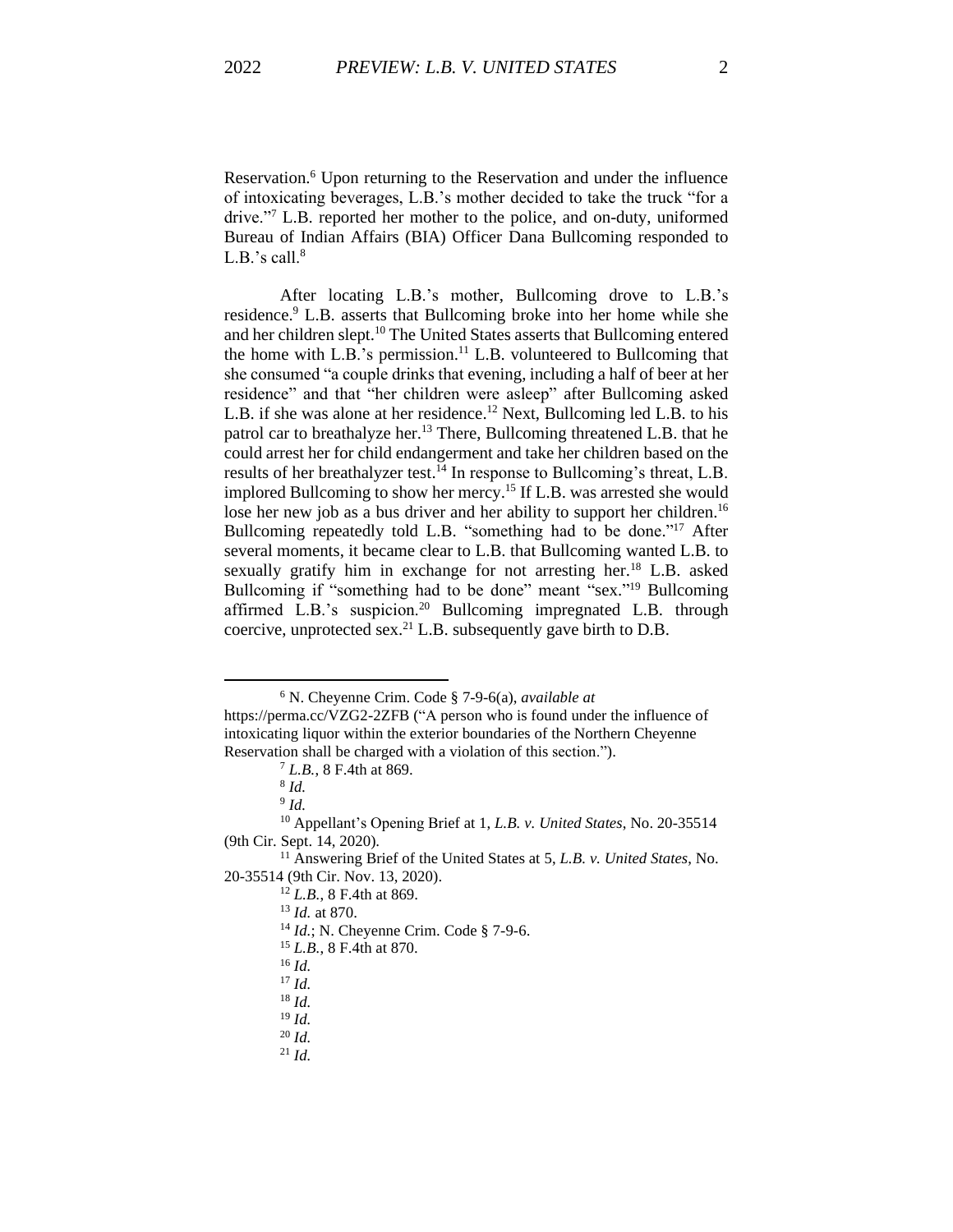In 2017, Bullcoming was indicted for his sexual assault on L.B. in violation of 18 U.S.C. § 242 for depriving L.B. of her constitutional rights to bodily integrity while acting under color of  $law<sup>22</sup>$  Bullcoming pleaded guilty to an offense he committed while on the United States' payroll and wearing his BIA-issued police uniform.<sup>23</sup>

#### *B. Procedural Background*

L.B. brought civil action pursuant to the Federal Torts Claims Act (FTCA) and 42 U.S.C. § 1983 in the Billings Division of the United States District Court for the District of Montana against the United States, BIA, and Bullcoming. <sup>24</sup> L.B. alleged numerous intentional torts and constitutional rights violations against Bullcoming and asserted that the United States was liable for Bullcoming's violations under the FTCA.<sup>25</sup>

In November of 2018, L.B. motioned the district court for partial summary judgment, arguing that the United States was "vicariously liable" for Bullcoming's actions under the FTCA and the doctrine of respondeat superior through Restatement (Second) of Agency § 214. <sup>26</sup> The United States cross-motioned for summary judgment, arguing that Bullcoming's sexual assault of L.B. fell outside the reach of the FTCA because Bullcoming did not act in the scope and course of his employment with the BIA.<sup>27</sup> United States Magistrate Judge Timothy Cavan ruled in favor of the United States, finding Bullcoming's "tortious conduct was not within the scope of his employment."<sup>28</sup>

L.B. appealed Magistrate Judge Cavan's decision; she argued the magistrate court misapplied law and, in the alternative, the court should certify the question to the Montana Supreme Court to determine the scope of employment. <sup>29</sup> United States District Court Judge Susan Watters adopted Judge Cavan's finding and recommendations in full and denied L.B.'s motion to certify the question to the Montana Supreme Court.<sup>30</sup> Judge Watters denied L.B.'s motion to certify for two reasons: (1) L.B. filed the motion for certification "after receiving an adverse

<sup>22</sup> Answering Brief of the United States, *supra* note 11, at 7.

<sup>23</sup> *Id.*

<sup>24</sup> L.B. v. United States, No. CV 18-74-BLG-SPW-TJC, 2019 WL 5298725, at \*2 (D. Mont. July 16, 2019).

<sup>25</sup> *Id.* at \*1.

<sup>26</sup> *Id.* at \*2.

<sup>27</sup> *Id.*

<sup>28</sup> *Id.* at \*7.

<sup>29</sup> L.B. v. United States, No. CV-18-74-BLG-SPW, 2019 WL 4051946,

at \*1 (D. Mont. Aug. 28, 2019).

<sup>30</sup> *Id.*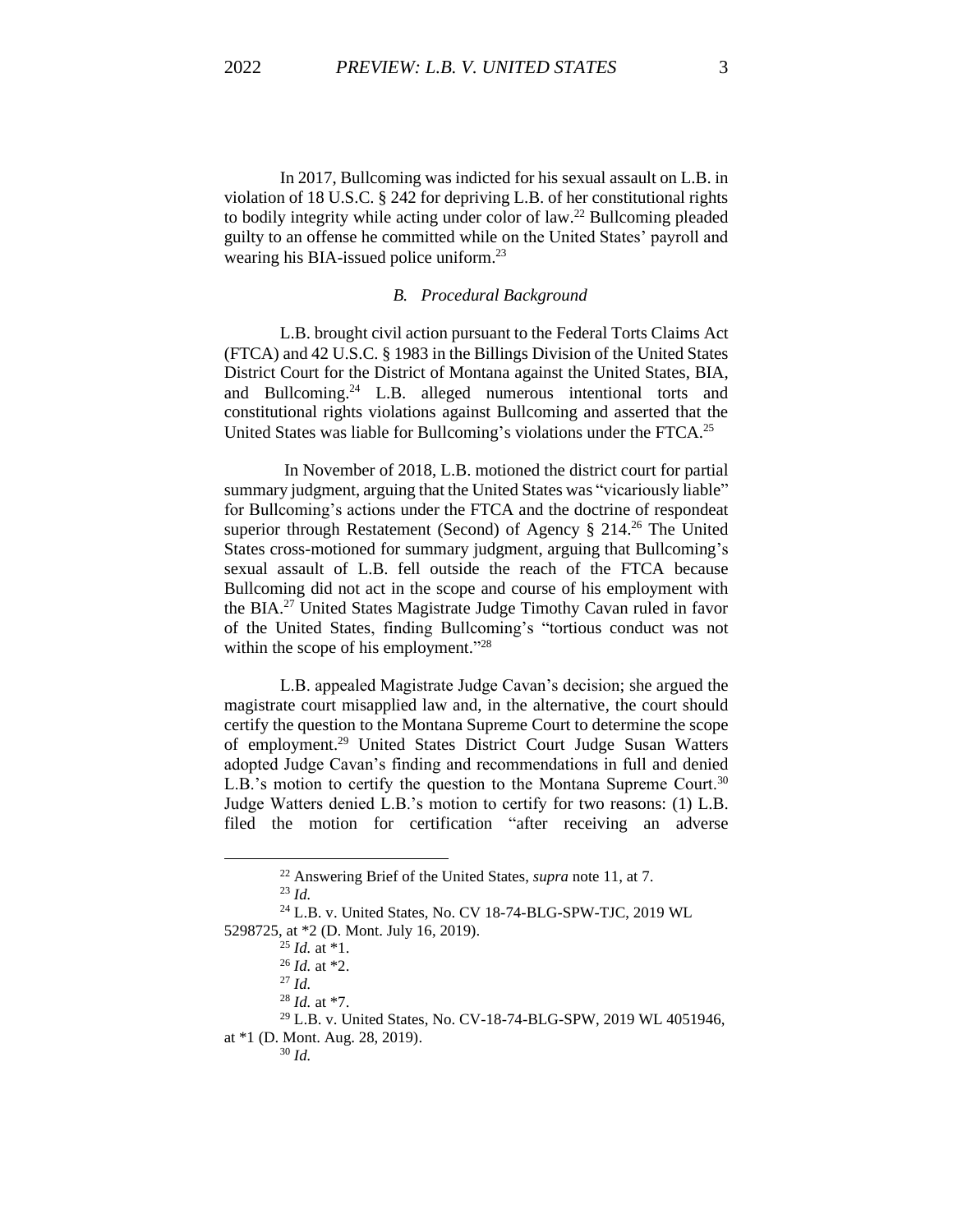recommendation," and parties "should be discouraged from seeking certification of an issue after a magistrate issues an adverse recommendation";<sup>31</sup> and (2) she found no question of state law unclear or unresolved as Montana "defines the scope of employment to mean 'in the furtherance of his employer's interest' or 'for the benefit of his master,'" and that "rape is outside the scope of employment under that test."<sup>32</sup>

L.B. appealed Judge Watters's decision to the Ninth Circuit and raised a single issue: "whether under Montana law, Officer Bullcoming's sexual assault of L.B. was within the scope of his employment as a lawenforcement officer."<sup>33</sup> L.B. alternatively moved the court to certify the question to the Montana Supreme Court.<sup>34</sup> The Ninth Circuit determined that, because L.B.'s claim comes under the FTCA and state law applies, it was appropriate to certify the question regarding the scope of a law enforcement officer's employment to the Montana Supreme Court.<sup>35</sup> Montana law is applicable here as 28 U.S.C.A. § 1346(b)(1) provides that "any employee of the Government while acting within the scope of his office or employment . . . would be liable to the claimant in accordance with the law of the place where the act or omission occurred."<sup>36</sup>

The Ninth Circuit certified this question because the Montana Supreme Court has not yet determined how the scope of a law enforcement officer's employment compares to other scopes of "ordinary employment," due to the greater authority law enforcement officers carry.<sup>37</sup> The Ninth Circuit also noted, as support for its decision to certify, that this case furnishes the Montana Supreme Court with the opportunity to provide equal legal remedy to Montana citizens who reside within Indian reservations and are policed by federal officers rather than state agents.<sup>38</sup> The Ninth Circuit stated its policy concerns for equal legal remedies for all Montanans as such:

<sup>31</sup> *Id.* at \*2.

<sup>32</sup> *Id.* (citing Maguire v. State, 835 P.2d 755, 765 (Mont. 1992)). <sup>33</sup> L.B. v. United States, 8 F.4th 868, 870 (9th Cir. 2021), *certified*

*question accepted sub nom.* 495 P.3d 424 (Mont. 2021).

<sup>34</sup> *Id.*

<sup>35</sup> *Id.* at 872.

<sup>36</sup> 28 U.S.C.A. § 1346(b)(1); *see also* Wilson v. Drake, 87 F.3d 1073, 1076 (9th Cir. 1996); Pelletier v. Federal Home Loan Bank, 968 F.2d 865, 876 (9th Cir. 1992) ("FTCA scope of employment determinations are made 'according to the principles of respondeat superior of the state in which the alleged tort occurred.'").

<sup>37</sup> *L.B.*, 8 F.4th at 870–71.

<sup>38</sup> *Id.* at 871–72.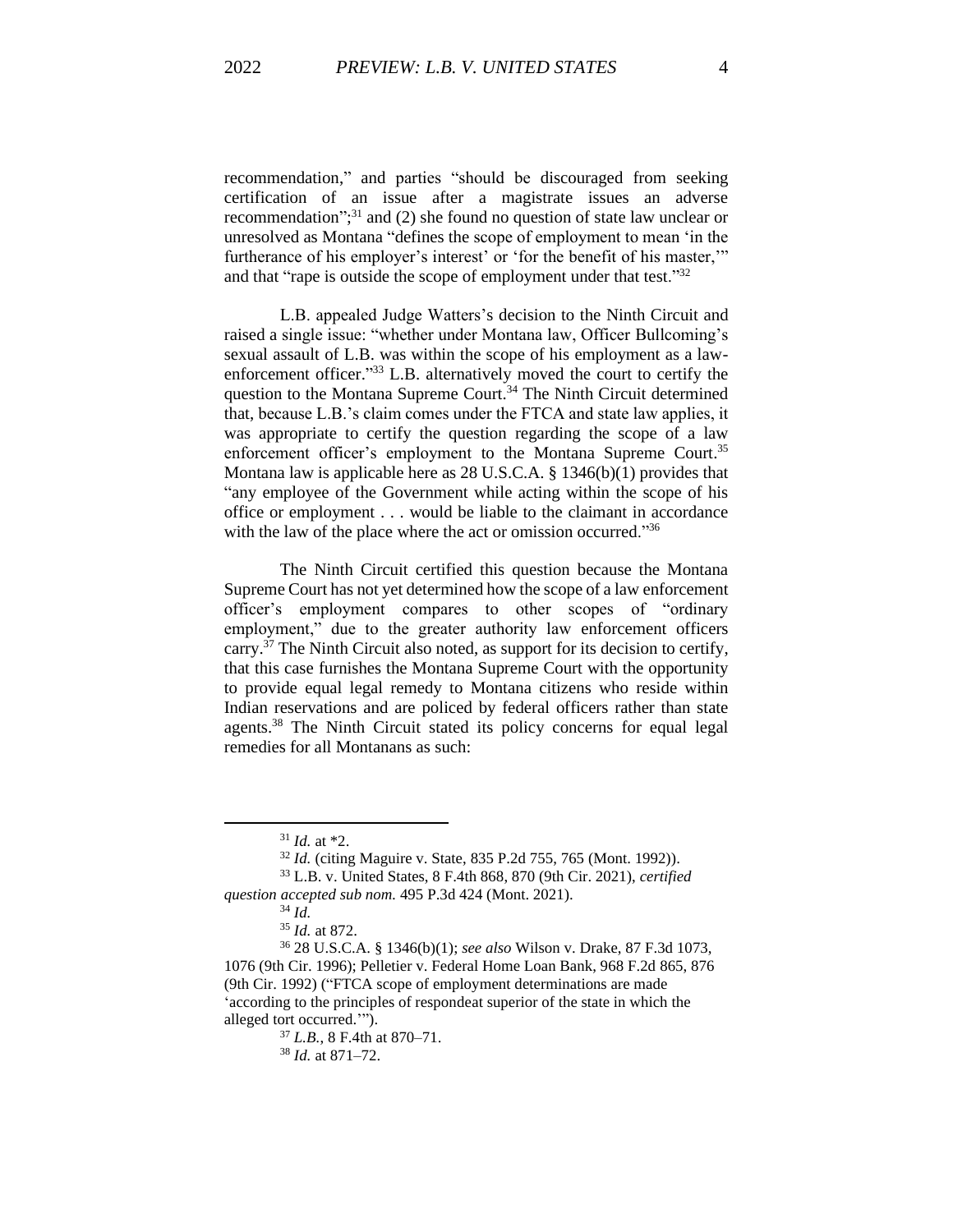Victims of sexual assault by federal officers do not have the benefit of the non-delegable-duty doctrine. As a result, a Montana citizen who is a victim of sexual assault by a state, county, or municipal law-enforcement officer has a potential remedy in tort against the employer, while a Montana citizen who is a victim of rape by a BIA police officer does not, simply because the BIA officer is a federal employee.<sup>39</sup>

The Ninth Circuit found this policy issue especially persuasive in its decision to certify the question to the Montana Supreme Court because "[t]he Montana Supreme Court might not otherwise be presented with this dichotomy, as claims considering federal officers are typically tried in federal court."40

## **III. SUMMARY OF ARGUMENTS**

L.B. alleged numerous intentional torts and violations of her constitutional rights in her original complaint. However, the only issue certified to the Montana Supreme Court is whether the United States is liable for Bullcoming's actions when he, an on-duty BIA officer, sexually assaulted L.B.

## *A. Appellant's Argument*

L.B. argues that Bullcoming acted in the scope and course of his employment when he sexually assaulted her as an on-duty BIA police officer. L.B. argues that the holding in *Maguire* is narrow and does not provide a blanket rule that "sexual assault is always in every situation solely for the self-gratification of the rapist."<sup>41</sup> Alternatively, L.B. argues that the "role of sexual assault while policing" is a novel issue in Montana.

Next, L.B. points to *Keller v. Safeway Stores*<sup>42</sup> to further support the argument that Bullcoming acted within the scope and course of his employment when he sexually assaulted her.<sup>43</sup> The Court in *Keller* determined that a jury could find a grocery store manager acted in the scope of his employment in a slander case when he travelled to the plaintiff's house to demand that she "make good on a no good check" because he would be personally liable for the money if the plaintiff's check

<sup>39</sup> *Id.* at 871.

<sup>40</sup> *Id.* 

<sup>41</sup> Appellant's Reply Brief, *supra* note 4, at 3.

<sup>42</sup> 108 P.2d 605 (Mont. 1940).

<sup>43</sup> *Id.* at 611.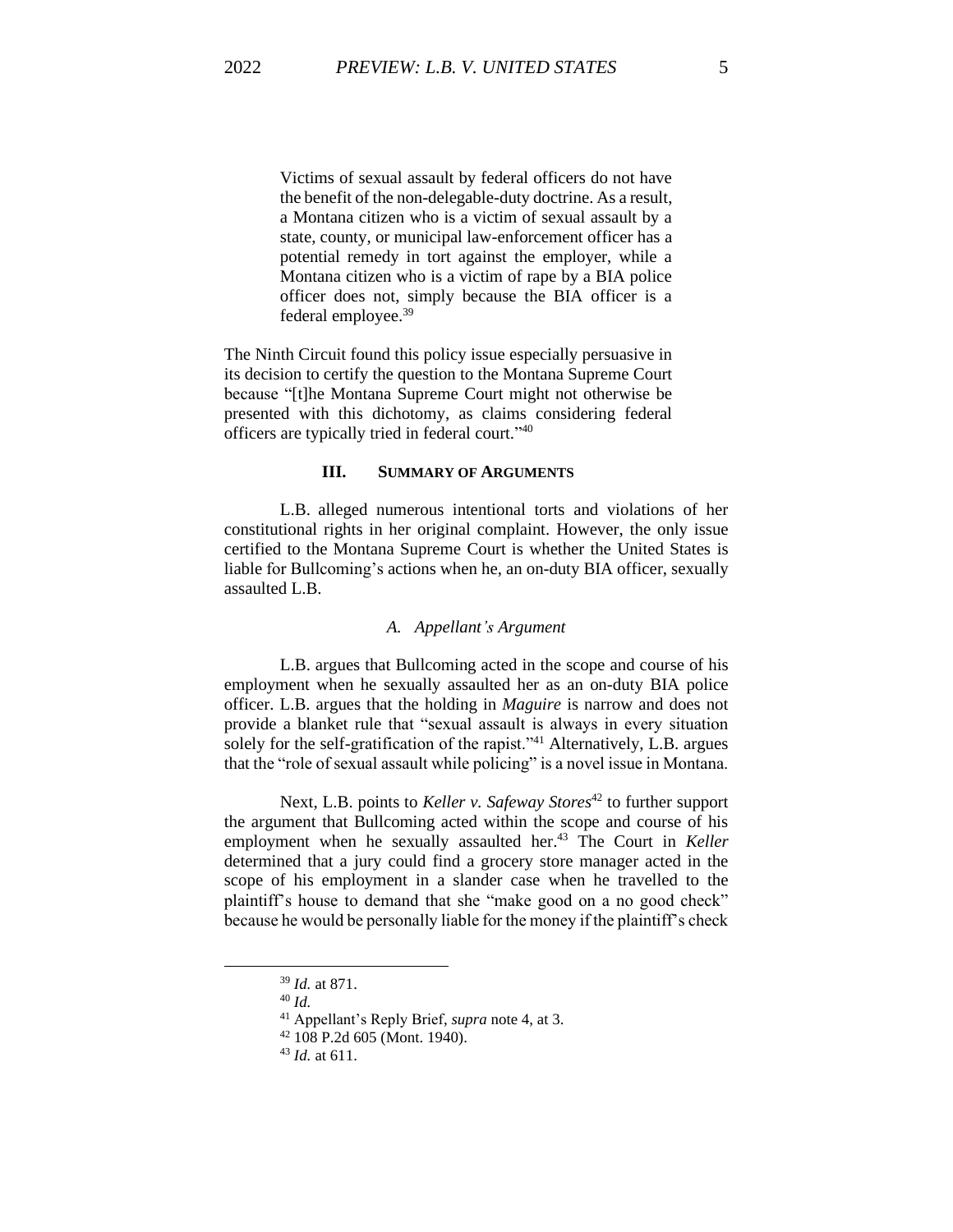did not clear.<sup>44</sup> The Court stated, "But even if we assume that he was not the agent acting within the express scope of employment while attempting to collect the check, we still have a question for the jury whether the slander grew out of acts incidental to the employment."<sup>45</sup> Like the grocery store employee in *Keller*, L.B. argues that Bullcoming's "acts were in furtherance of or incidental to the employment for which the agent was expressly or impliedly engaged."<sup>46</sup> L.B. points to Bullcoming's status as an "on-duty police officer in full uniform acting in a law enforcement capacity" to illustrate that Bullcoming's actions were in the furtherance of and incidental to Bullcoming's employment as a BIA officer.<sup>47</sup>

Lastly, L.B. points to Montana Code Annotated § 2-9-305 to support her argument that the United States should be held liable for the actions of Bullcoming. L.B. asserts that the government is held liable for unlawful assaults by police officers against citizens and should be held equally accountable for sexually assaulting citizens. Montana Code Annotated § 2-9-305(6)(b) waives immunity for governmental employees whose conduct "constitutes a criminal offense."<sup>48</sup>

# *B. Appellee's Argument*

The United States argues that Bullcoming did not act "in furtherance of his employer's interest" when he sexually assaulted L.B.<sup>49</sup> Although the United States agrees that the FTCA waives the government's sovereign immunity for torts committed by its employees within the scope and course of their employment, the United States contends that, under Montana's respondeat superior test, Bullcoming did not act within the scope of his employment when he sexually assaulted L.B.<sup>50</sup> The test for the scope of employment in Montana is defined in *Kornec v. Mike Horse Mining & Milling*. <sup>51</sup> There, the Court determined that to act within the scope of employment, the employee must be acting "in the course of his employment in the furtherance of his employers interest, or the for the benefit of his master."<sup>52</sup> The Court in *Kornec* clarified that a "servant who

611). <sup>47</sup> *Id.*

<sup>50</sup> *Id.* at 1.

<sup>44</sup> *Id.* at 612.

<sup>45</sup> *Id.*

<sup>46</sup> Appellant's Reply Brief, *supra* note 4, at 4 (citing *Keller*, 108 P.2d at

<sup>48</sup> MONT. CODE ANN. § 2-9-305 (2021).

<sup>49</sup> Answering Brief of the United States, *supra* note 11, at 2.

<sup>51</sup> 180 P.2d 252, 256 (Mont. 1947).

<sup>52</sup> *Id.*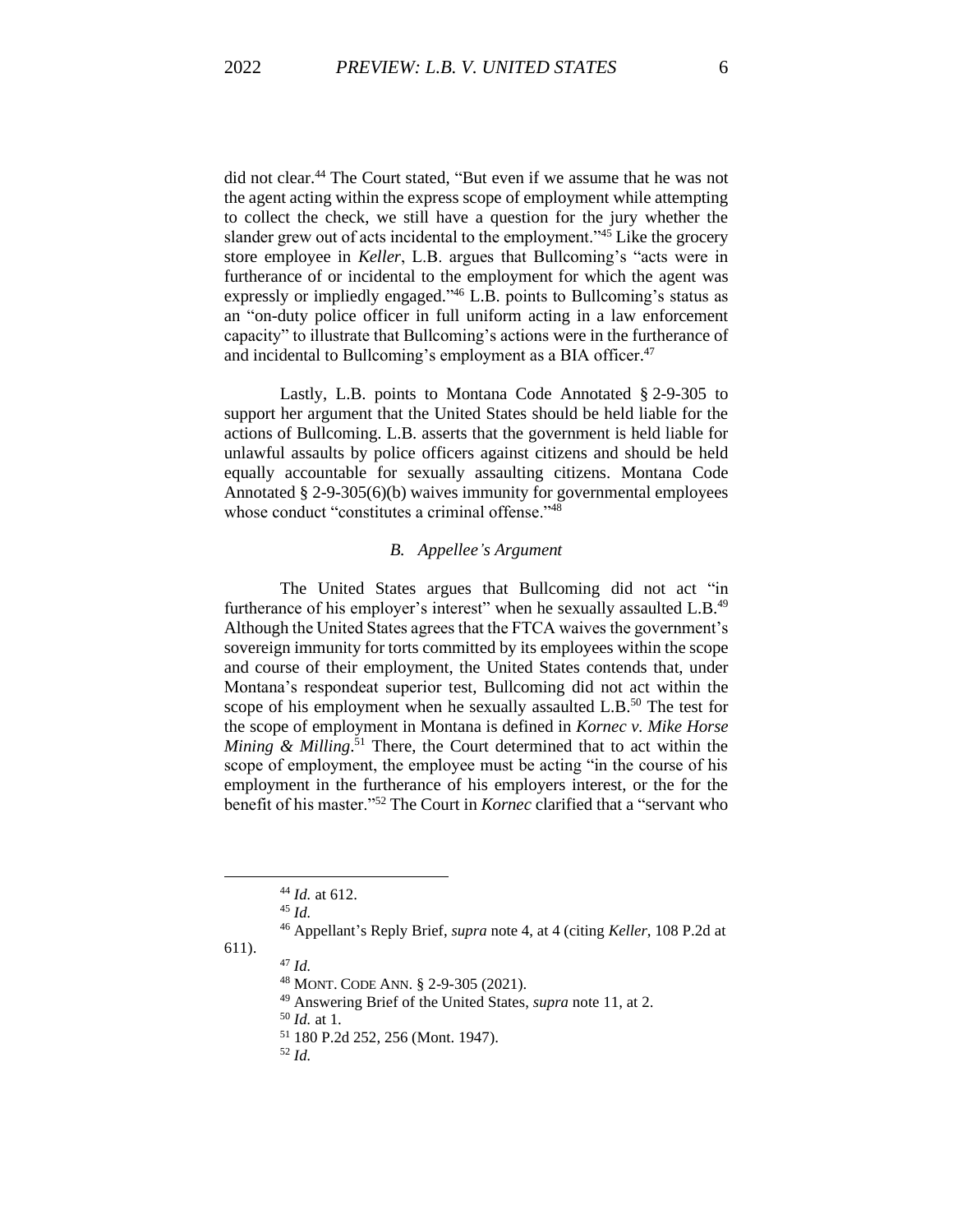acts entirely for his own benefit is generally held to be outside the scope of his employment and the master is relieved of liability." 53

The United States next points to the Court's holding in *Maguire* to support its position. The United States argues that the Court correctly applied the *Kornec* "furtherance test" in *Maguire* when it declined to expand the exception of the non-delegable duty doctrine and determined a state hospital employee's sexual assault of a mentally disabled patient "was outside the scope" of his employment.<sup>54</sup> The United States admits that Bullcoming "engaged in 'abhorrent' sexual coercion entirely for his own criminal interests."<sup>55</sup> However, it argues that Bullcoming "was simply not acting within the course and scope of his duties under Montana law."<sup>56</sup>

The United States next asserts that L.B.'s argument under Restatement (Second) of Agency § 229 fails because sexual assault is not of the same general nature as that authorized by the BIA or incidental to the conduct authorized by the BIA.<sup>57</sup> The United States asserts that L.B. failed to show that Bullcoming's sexual assault of L.B. was either authorized or similar to conduct authorized by the BIA and points out that Bullcoming's sexual assault of L.B. was in stark contrast to the authorized duties of "enforcing the law."<sup>58</sup>

Lastly, the United States argues that certification to the Montana Supreme Court is improper as this is not a "close question." According to the United States, Montana law clearly resolves the issue because under established precedent of respondeat superior, Bullcoming did not act in the scope and course of his employment when he sexually assaulted L.B.<sup>59</sup> Moreover, the United States claims that L.B. improperly moved the district court for certification to the Montana Supreme Court after the federal magistrate issued "an adverse recommendation."<sup>60</sup>

#### **IV. ANALYSIS**

The culpability of the United States hinges on whether the Court determines Bullcoming acted within the scope of his employment when he sexually assaulted L.B. To determine if Bullcoming acted within the

<sup>53</sup> *Id.* (citing Harrington v. H. D. Lee Mercantile Co., 33 P.2d 553, 558 (Mont. 1934)).

<sup>54</sup> Maguire v. State, 835 P.2d 755, 758 (Mont. 1992).

<sup>55</sup> Answering Brief of the United States, *supra* note 11, at 12.

<sup>56</sup> *Id.*

<sup>57</sup> *Id.* at 22.

<sup>58</sup> *Id.* at 23.

<sup>59</sup> *Id.* at 28.

<sup>60</sup> *Id*. at 27.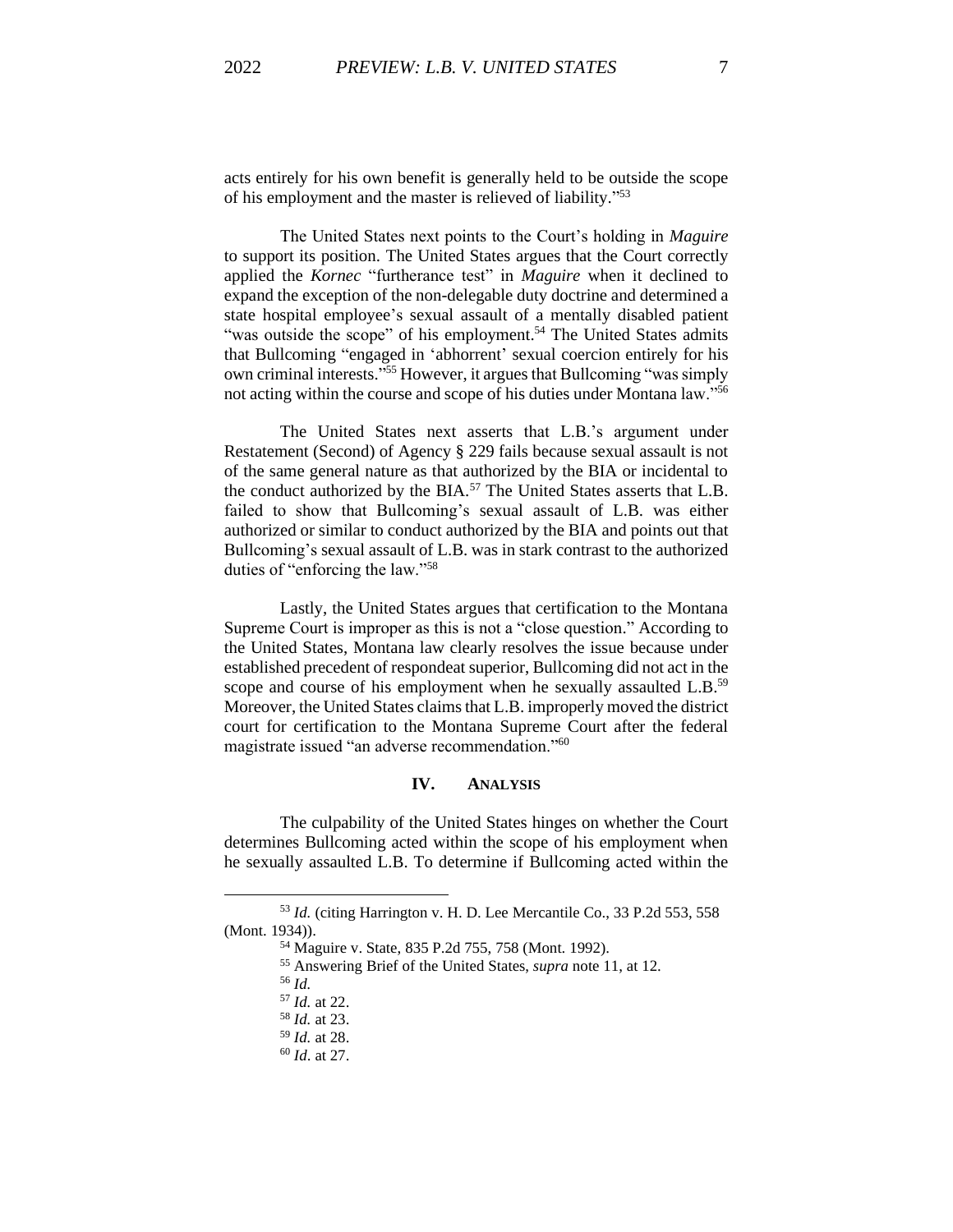scope of his employment, the Court will likely consider: (A) the scope of employment test in *Keller*<sup>61</sup> (B) the Court's findings in *Kornec* and *Brenden v. City of Billings*; <sup>62</sup> (C) the distinguishing facts of this case from *Maguire*; and (D) the unique policy considerations for Indian country in Montana.

#### *A. The* Keller *scope of employment test and the § 229(2) factors*

The Court will likely find, using the *Keller* scope of employment test, that Bullcoming acted within the scope of his employment because his sexual assault of L.B. was incidental to his authorized BIA duties.<sup>63</sup> For an employee's act to be incidental to their authorized duties, an act must be (1) "subordinate to or perinate to an act which the servant is authorized," <sup>64</sup> (2) "within the ultimate objective of the principal," <sup>65</sup> and (3) "an act which is not unlikely that such a servant might do."<sup>66</sup> The Court in *Keller* used four of the § 229(2) factors to determine if a grocery store employee's acts were incidental to his authorized duties as the store's manager:

> (a) whether or not the act is one commonly done by such servants; (b) the time, place, and purpose of the act; (f) whether or not the master has reason to expect that such an act will be done; and (i) the extent of departure from the normal method of accomplishing an authorized result.<sup>67</sup>

Here, the Court will likely use the same factors to determine if Bullcoming's acts were incidental to his authorized BIA duties.

The Court will likely find that sexually inappropriate acts are common among BIA officers despite the United States asserting that

<sup>61</sup> Keller v. Safeway Stores, 108 P.2d 605, 610 (Mont. 1940); *see also* RESTATEMENT (SECOND) OF AGENCY § 229(2) (AM. L. INST., Westlaw Edge Mar. 2022).

<sup>62</sup> Kornec v. Mike Horse Mining & Milling, 180 P.2d 252, 256 (Mont. 1947); Brenden v. City of Billings, 470 P.3d 168, 174 (Mont. 2020).

<sup>63</sup> *Keller*, 108 P.2d at 610; RESTATEMENT (SECOND) OF AGENCY § 229(2).

<sup>64</sup> RESTATEMENT (SECOND) OF AGENCY § 229 cmt. b.

<sup>65</sup> *Id.*

<sup>66</sup> *Id.*

<sup>67</sup> *Keller*, 108 P.2d at 610.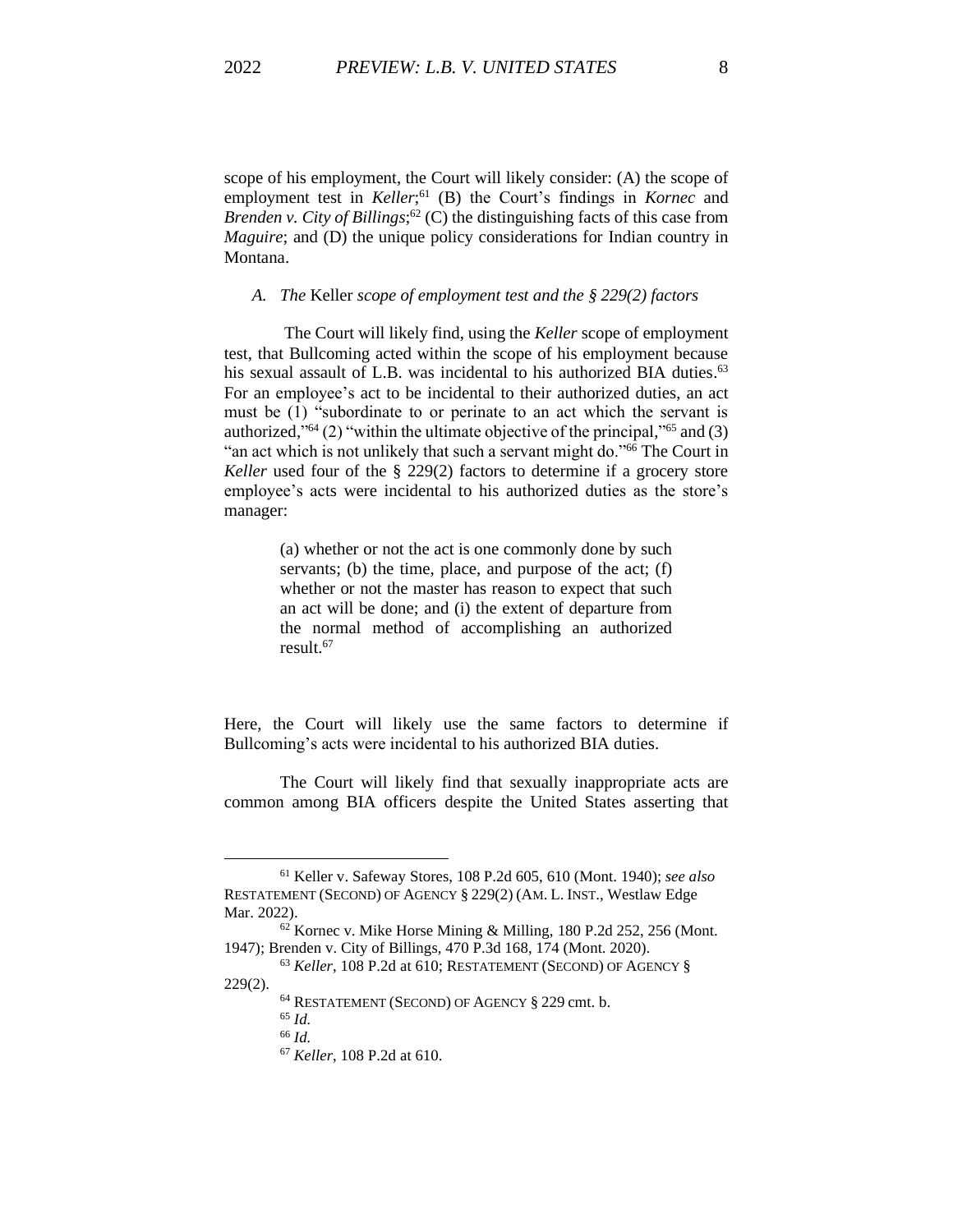police "who elect[ ] to *not* enforce the law in exchange for sexual favors" are uncommon. <sup>68</sup> The ACLU brief in support of L.B. provides:

> The BIA has one of the highest rates of sexual harassment among agencies within the U.S. Department of the Interior (DOI), and the DOI Office of the Inspector General . . . has faulted the BIA management for putting forth "little or no effort . . . to investigate the veracity of the allegation or determine the extent of the problem."<sup>69</sup>

The ACLU brief demonstrates that sexually inappropriate behavior is a pervasive issue within the agency.<sup>70</sup>

Next, the Court will likely find the § 229(2)(b) factor, "time, place, and purpose of the act,"<sup>71</sup> could lean in favor of either L.B. or the United States. Comment e to § 229(2)(b) provides: "The fact that the act is done at an unauthorized place or time or is actuated by a purpose not to serve the master indicates that the act is not within the scope of employment. $172$ Additionally, comment e states that the Court should consider whether an act is "unauthorized in more than one aspect." <sup>73</sup> While the Court will likely find the time and place of the sexual assault to be authorized as the BIA is authorized to effectuate policing duties within the bounds of the Northern Cheyenne Reservation,<sup>74</sup> the Court will likely have more difficulty finding Bullcoming actuated the sexual assault with the purpose to serve the United States. 75

The Court will likely find factor § 229(2)(f) leans in favor of L.B. if it considers the pervasive sexual harassment within the BIA. <sup>76</sup> The United States should expect a continuation of such behavior when it has failed to remedy the issue.<sup>77</sup>

<sup>68</sup> Answering Brief of the United States, *supra* note 11, at 19.

<sup>69</sup> Brief of Amici Curiae American Civil Liberties Union and ACLU of Montana Foundation, Inc. at 8–9, *L.B. v. United States*, No. 20-35514 (9th Cir. Dec. 4, 2020), https://perma.cc/KVF5-QMTB [hereinafter ACLU Amici Curiae Brief].

<sup>70</sup> RESTATEMENT (SECOND) OF AGENCY § 229 cmt. b.

<sup>71</sup> *Id.* § 229(2)(b).

<sup>72</sup> *Id.* § 229 cmt. e.

<sup>73</sup> *Id.*

<sup>74</sup> L.B. v*.* United States, 8 F.4th 868, 869 (9th Cir. 2021), *certified question accepted sub nom*. 495 P.3d 424 (Mont. 2021); Appellant's Reply Brief, *supra* note 4, at 4.

<sup>75</sup> Answering Brief of the United States, *supra* note 11, at 23.

<sup>76</sup> ACLU Amici Curiae Brief, *supra* note 69, at 9.

<sup>77</sup> *Id.*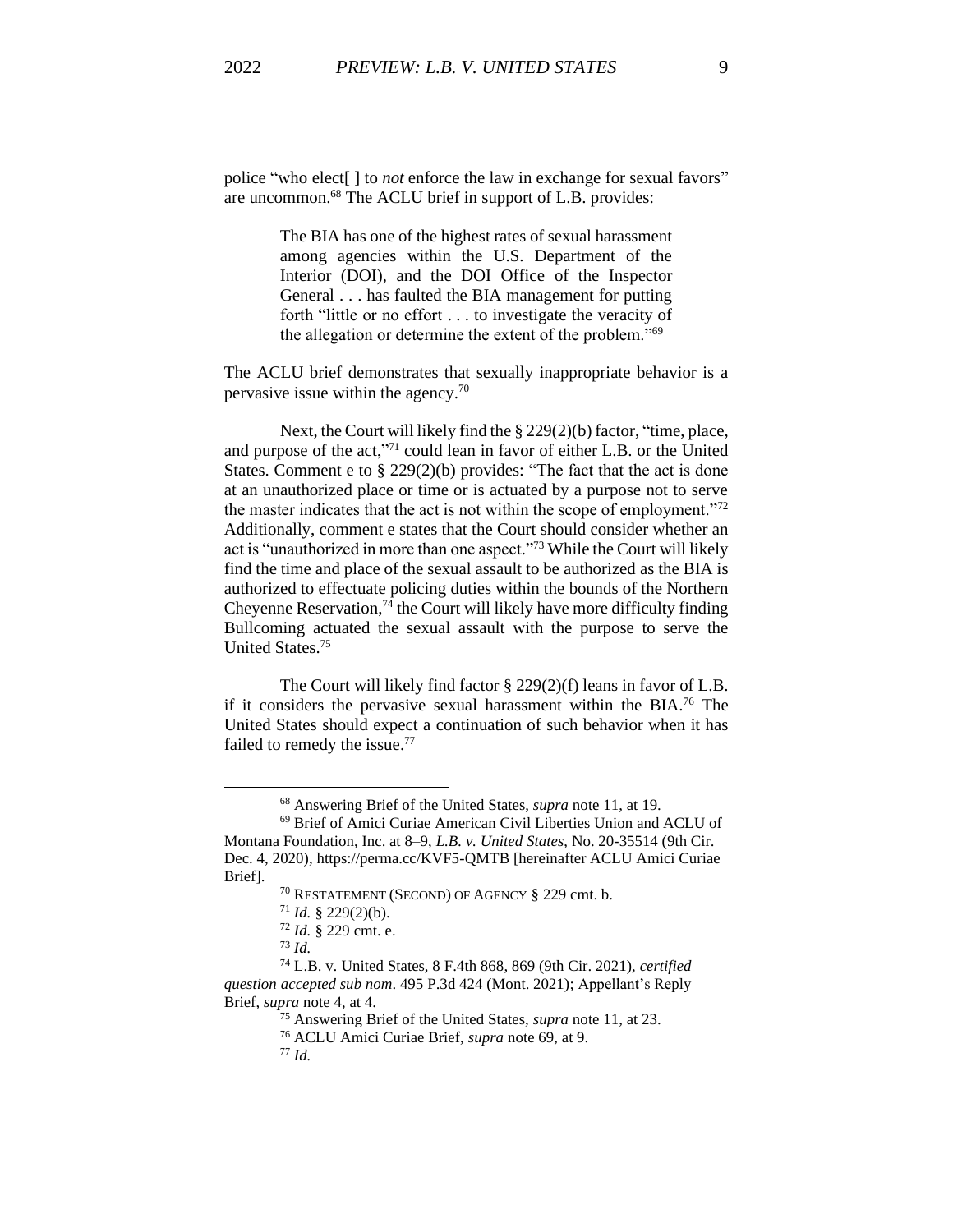Lastly, § 229(2)(i) requires the Court to analyze "the extent of departure from the normal method of accomplishing an authorized result."<sup>78</sup> The Court will likely conclude this factor leans in favor of the United States as sexual assault greatly departed from Bullcoming's authorized police authority, such as writing L.B. a warning or citation for being intoxicated.<sup>79</sup>

## *B. The Court's findings in* Kornec *and* Brenden

The Court will likely find Bullcoming to have acted within the scope of his employment due to its recent precedent in *Brenden*<sup>80</sup> and its previous findings in *Kornec*. 81

The Court's findings in *Brenden* undermine the United States's interpretation that under *Kornec*, Bullcoming did not act in the scope of his employment when he sexually assaulted L.B. The United States interpreted *Kornec* as a bright-line rule: "If an employee acts from 'purely personal motives . . . in no way connected to the employer's interest'. . . then the master is not liable." <sup>82</sup> However, the Court in *Brenden* found that "self-interest does not preclude an act from the scope of employment if the employee was motivated by any purpose or intent to serve the employer's interest 'to any appreciable extent.'" <sup>83</sup> Further, the Court in *Kornec*  determined that "when a servant carrying out his assigned duties makes an assault as result of a quarrel which arose as a consequence of his performance of the task imposed and at the time and place of performance of the duties he was employed to do, then the master is liable."<sup>84</sup> Bullcoming's motivation for engaging with L.B. was explicitly related to his job as a BIA officer because he responded to her 911 call and conducted several authorized police activities such as subjecting L.B. to the breathalyzer.<sup>85</sup> The Court in *Brenden* next moved to a discussion of Restatement (Second) § 230 comment c: "conduct is within the scope of employment even if it has no connection with the act which the employee is required to perform."<sup>86</sup> Bullcoming went to L.B.'s home as a BIA officer in response to her 911 call, connecting Bullcoming's sexual assault of L.B.

1947).

<sup>78</sup> RESTATEMENT (SECOND) OF AGENCY § 229(2)(i).

<sup>79</sup> Answering Brief of the United States, *supra* note 11, at 22.

<sup>80</sup> Brenden v. City of Billings, 470 P.3d 168, 174 (Mont. 2020).

<sup>81</sup> Kornec v. Mike Horse Mining & Milling, 180 P.2d 252, 257 (Mont.

<sup>82</sup> Answering Brief of the United States, *supra* note 11, at 18–19.

<sup>83</sup> *Brenden*, 470 P.3d at 174.

<sup>84</sup> *Kornec*, 180 P.2d at 257.

<sup>85</sup> L.B. v*.* United States, 8 F.4th 868, 870 (9th Cir. 2021), *certified*

*question accepted sub nom.* 495 P.3d 424 (Mont. 2021).

<sup>86</sup> *Brenden*, 470 P.3d at 174.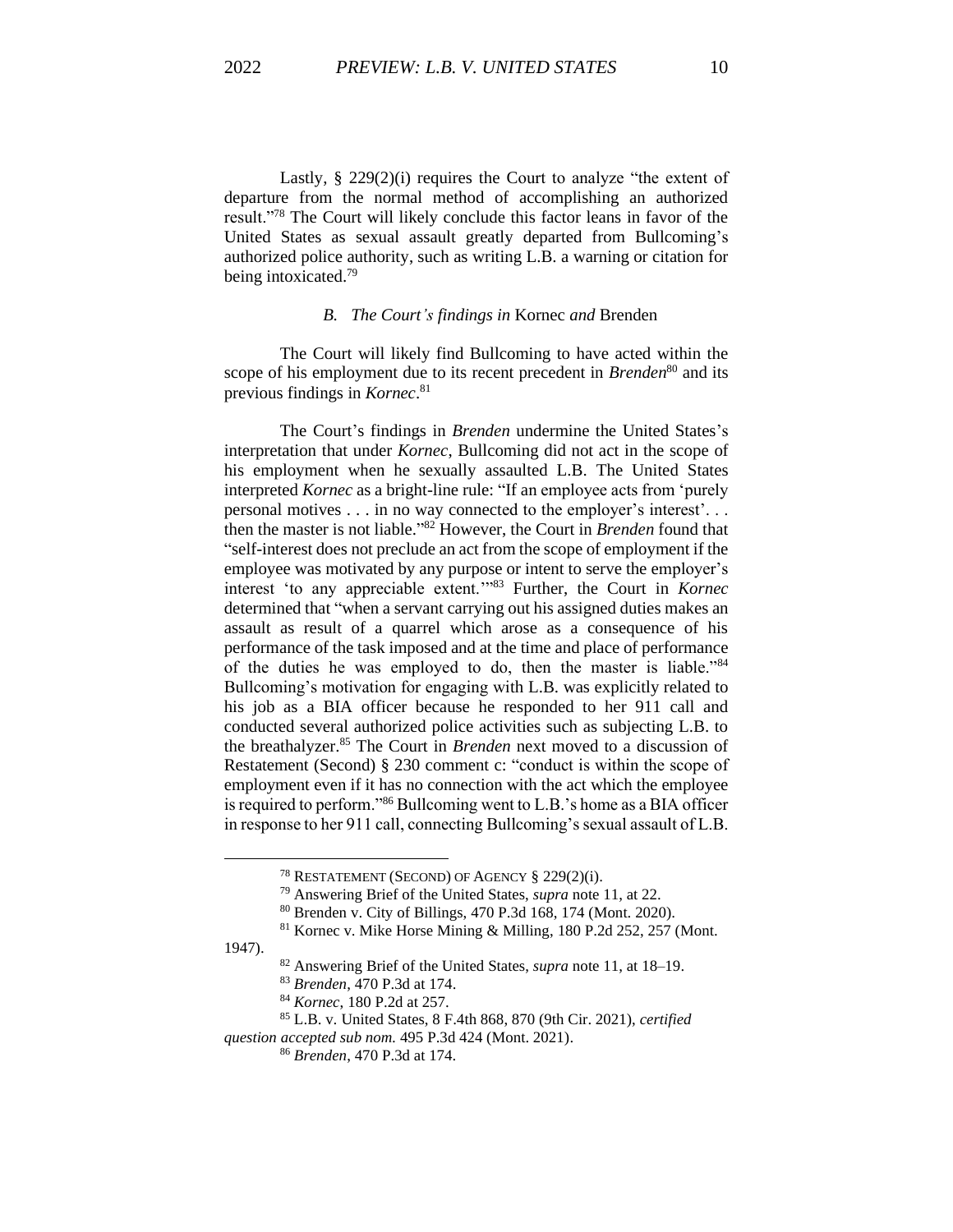to his required BIA officer duties.<sup>87</sup> The Court in *Brenden* found that imposing vicarious liability on employers provides incentive to "reduce tortious conduct."<sup>88</sup>

# *C. Distinguishing* L.B. *from* Maguire

Next, the Court will likely find the United States's interpretation of the Court's holding in *Maguire* to be improperly broad. The United States properly asserts that the Court in *Maguire* limited the nondelegable-duty-doctrine to "instances of safety where the subject matter is inherently dangerous"<sup>89</sup> and found sexual assault to be out of the scope of a state hospital employee's employment.<sup>90</sup> However, the United States improperly asserts *Maguire* created a bright-line rule, excluding all sexual assault from the scope of employment, and that the lower courts correctly denied certification to the Montana Supreme Court on the basis that L.B. did not present "a novel argument." <sup>91</sup> L.B effectively distinguishes her case from *Maguire* by asserting that *Maguire* "did not involve a law enforcement officer who leveraged his power to coerce a victim."<sup>92</sup> The United States "apportions" BIA officers with the responsibility of protecting and serving its citizens.<sup>93</sup> Bullcoming strategically calculated his coercion of L.B. by utilizing these apportioned authorized police powers to entrap L.B. in a horrific situation. For example, Bullcoming responded to L.B.'s 911 call, he administered a breathalyzer exam, and he threatened to arrest L.B. and to take her children away.<sup>94</sup> Bullcoming acted as a BIA agent during his entire interaction with L.B. The United States argues that "Bullcoming's policing suddenly stopped when he sexually assaulted L.B."<sup>95</sup> The *Maguire* decision does not discuss facts "resembling Bullcoming's leveraging his police power to rape L.B."<sup>96</sup> As such, the United States improperly construes the *Maguire* holding as creating an absolute bar to the United States being liable to victims of sexual assault in Montana.

<sup>87</sup> *Id.*

<sup>88</sup> ACLU Amici Curiae Brief, *supra* note 69, at 12.

<sup>89</sup> Maguire v. State, 835 P.2d 755, 759 (Mont. 1992); *see also* RESTATEMENT (SECOND) OF AGENCY § 214 cmt. c ("Highly Dangerous Activities").

<sup>90</sup> *Maguire*, 835 P.2d at 759.

<sup>91</sup>Answering Brief of the United States, *supra* note 11, at 30–31.

<sup>92</sup> ACLU Amici Curiae Brief, *supra* note 69, at 17.

<sup>&</sup>lt;sup>93</sup> RESTATEMENT (SECOND) OF AGENCY § 229(d).

<sup>94</sup> ACLU Amici Curiae Brief, *supra* note 69, at 17.

<sup>95</sup> Appellant's Reply Brief, *supra* note 4, at 4.

<sup>96</sup> ACLU Amici Curiae Brief, *supra* note 69, at 19.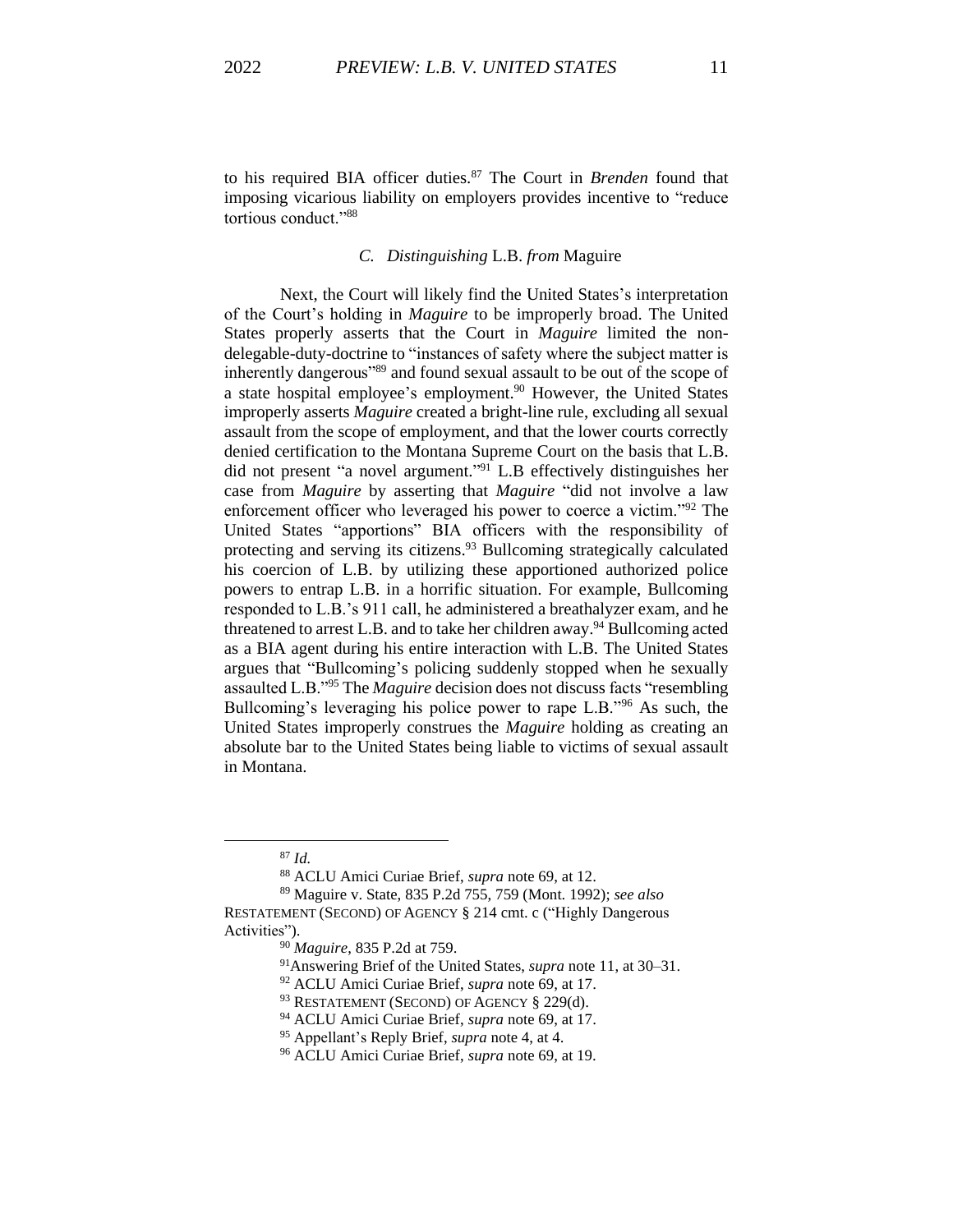#### *D. Policy considerations for Indian country in Montana*

Lastly, this case presents the Court a chance to elevate the protection of its vulnerable citizens in the aftermath of *Maguire*. In his dissent in *Maguire*, Justice Trieweiler categorized the majority's opinion as a "tragic and misguided decision which once again demonstrates that, given the choice, the majority would protect the State rather than its citizens."<sup>97</sup> Likewise, failing to hold the United States accountable for Bullcoming's actions conveys a "tragic and misguided" message to the Indigenous peoples of Montana that their lives are not worth protecting.<sup>98</sup> The ACLU succinctly illustrates the conundrum of unequal and inadequate legal protection for Montana's indigenous population residing within reservations: "[t]his dichotomy . . . has a disproportionate effect on Montana's Indigenous population, who are more likely to interact with federal, rather than state or local, law enforcement officers."<sup>99</sup> While the United States points to this Court's previous finding that an extension of Montana law absent "prior judicial decisions" should come from the legislature,<sup>100</sup> the Court has also stated it "has an obligation to act" when the "legislature has not acted to regulate the affairs of people."<sup>101</sup> One "tribal judge described the FBI's handling of sexual assault on Indian reservations as a 'black hole'" as "rape kits never come back."<sup>102</sup> Moreover, the United States Federal Prosecutor's office failed to prosecute 67% of sex crimes in Indian country but did not provide adequate information to tribes to engage in their own prosecution.<sup>103</sup> Montana's Indigenous population represents "6.7% of the population, but were the subjects of 26% of the state's missing persons reports between 2016- 2018."<sup>104</sup> The United States has failed to regulate sex crimes in Indian country through the legislature; *L.B. v. United States* provides the Court

2021)).

<sup>97</sup> Maguire v. State, 835 P.2d 755, 764 (Mont. 1992) (Trieweiler, J., dissenting).

<sup>98</sup> ACLU Amici Curiae Brief, *supra* note 69, at 2.

<sup>99</sup> *Id.* at 3 (citing L.B. v. United States, 8 F.4th 868, 871 (9th Cir.

<sup>100</sup> *Maguire*, 835 P.2d at 759.

<sup>&</sup>lt;sup>101</sup> *Id.* at 766 (Trieweiler, J., dissenting) (citing Haker v. Southwestern Ry. Co*.*, 578 P.2d 724, 727 (Mont. 1978).

<sup>102</sup> ACLU Amici Curiae Brief, *supra* note 69, at 4.

<sup>103</sup> *Id.* at 6.

<sup>104</sup> *Id*. at 5.